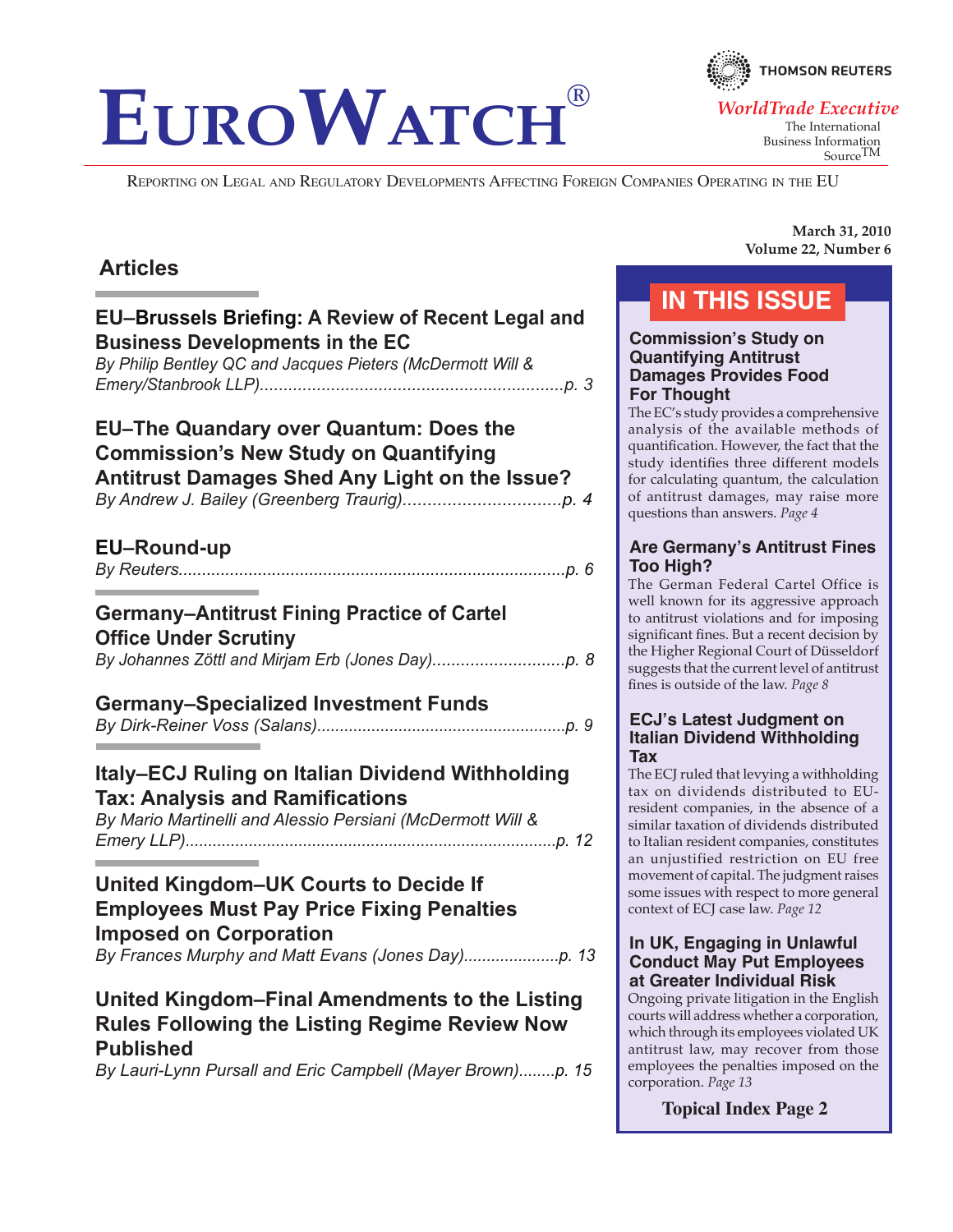# **Topical index**

**On-Line Research Access to Back Issues of**

*EuroWatch*

**For details, please contact Jay Stanley at Jay.Stanley@Thomsonreuters.com or (978) 287-0301.**

# **EuroWatch®**

**Publisher: Gary A. Brown, Esq.**

**Published by WorldTrade Executive, a part of Thomson Reuters (ISSN 1063-6323) Tel: 978-287-0301; Fax: 978-287-0302 www.wtexecutive.com**

**Managing Editor: Alyson J. Sheehan Executive Editor: Scott P. Studebaker, Esq. Production Editor: Heather J. Martel Marketing: Jon B. Martel**

# **Advisory Board**

**Joan Sylvain Baughan** Keller and Heckman, Brussels and Washington

**Philip Bentley, QC** McDermott Will & Emery/Stanbrook LLP, Brussels

> **Laura M. Brank, Esq.** Dechert LLP, London and Moscow

> > **Alec J. Burnside** Linklaters, Brussels

**José A. Sanchez Dafos** DLA Piper Rudnick Gray Cary, Madrid

> **Donald C. Dowling, Jr.** White & Case LLP, New York

**Peter L'Ecluse** Van Bael & Bellis, Brussels

**Gary N. Horlick, Esq.**  Wilmer Cutler Pickering Hale and Dorr Washington, DC

> **Mark Jones** Norton Rose, London

**Alexander Marquardt** Kramer Levin Naftalis & Frankel, Paris

**Gareth Morgan** Taylor Wessing, London

**Giovanni Nardulli** Gianni, Origoni, Grippo & Partners, Rome

**Angus Phang** Willoughby & Partners, Oxford

**Daniel J. Plaine, Esq.** Gibson, Dunn & Crutcher, Washington, DC

> **Douglas E. Rosenthal, Esq.**  Sonnenschein Nath & Rosenthal Washington, DC

> > **Melanie Thill-Tayara**  Salans, Paris

**Lode Van Den Hende** Herbert Smith, Brussels

**Edurne Navarro Varona** Uría & Menéndez, Brussels

**Maria Wolleh** Mannheimer Swartling, Berlin

*Unauthorized reproduction in any form is prohibited by law. Copyright* © *2010 by Thomson Reuters/WorldTrade Executive*

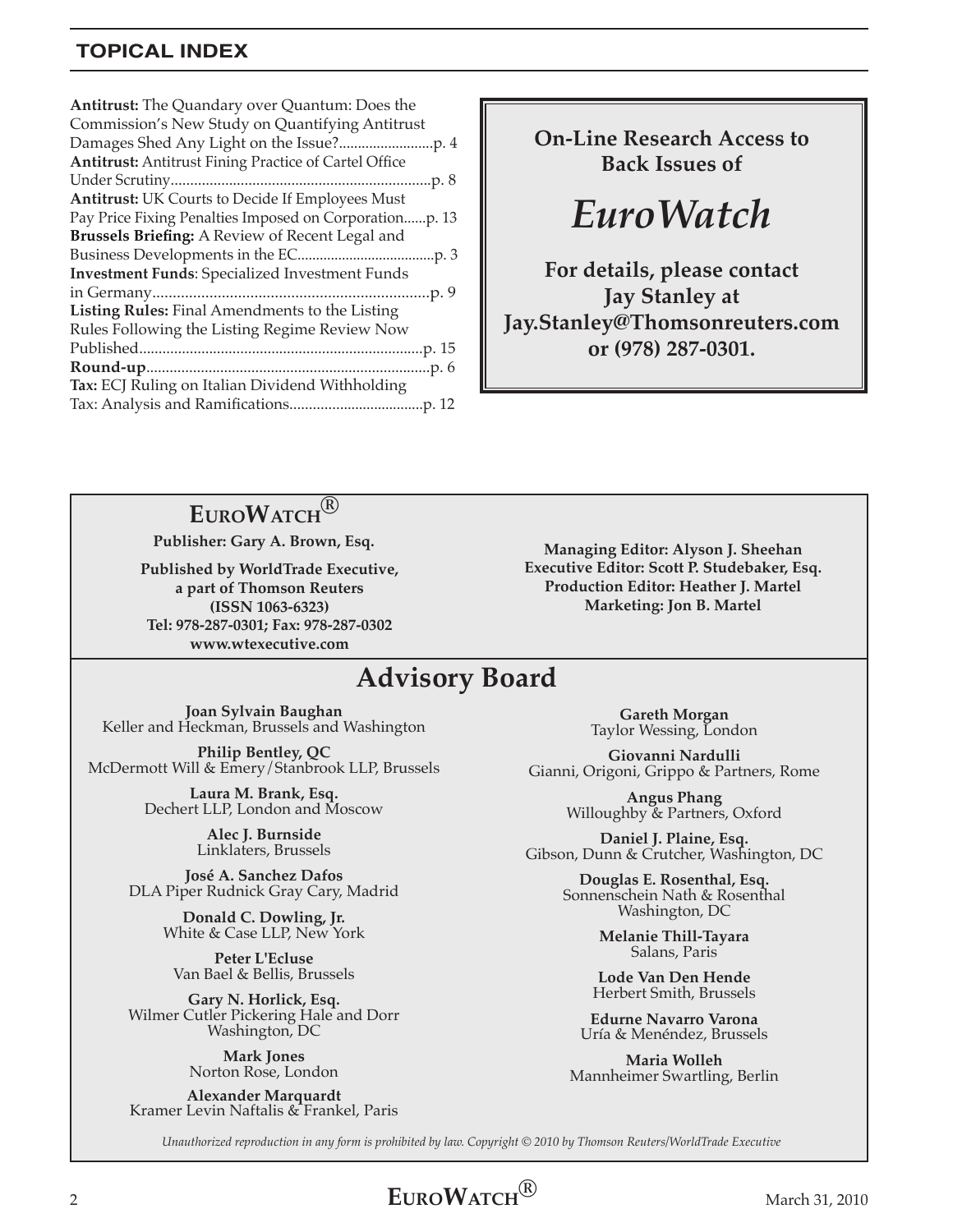# **Brussels Briefing:** *A Review of Recent Legal and Business Developments in the EC*

By Philip Bentley QC and Jacques Pieters (McDermott Will & Emery/Stanbrook LLP)

### **Tax Deductibility of Commission Fines for Antitrust Infringements: Dutch Courts Enter the Debate**

On June 23, 2009, the Antwerp Court of Appeal ruled that Article 53,6 of the Belgian Income Tax Code allowed fines for antitrust law infringements to be deducted from a company's taxable income. At that time, a similar case was being debated before the Dutch courts, which gave rise to a decision by the European Court of Justice on June 11, 2009 (Case C-429/07) that allowed the European Commission to intervene in the Dutch proceedings as amicus curiae.

Meanwhile, the Amsterdam Court of Appeal has come to a decision in this case. As expected, the Commission did indeed intervene to oppose the tax deductibility of antitrust fines on the grounds that this mitigates the deterrent effect of the fine and therefore undermines the enforcement of competition policy (Amsterdam Court of Appeal, Decision of March 11, 2010, Case 06/00252).

The facts of this case can be summarized as follows: The parent company of the Dutch company involved in the proceedings was fined by the European Commission for taking part in an illicit cartel. The parent company subsequently passed on part of its fine to the Dutch subsidiary, which deducted the amount from its income tax base. The Dutch company argued that a cartel fine does not simply have a punitive element, but is also meant to take away illicitly obtained profits from the perpetrator. As the Dutch Tax Code only forbids the deduction of fines imposed by an EU institution (in this case the Commission), the Dutch subsidiary was of the opinion that the non-punitive part of the levy was deductible. This argument was opposed by the Dutch tax authorities.

The Amsterdam Court of Appeal held that there was no proven distinction between the punitive and non-punitive elements of the Commission's fine and that this distinction

Philip Bentley QC is a Partner in the international law firm of McDermott Will & Emery/Stanbrook LLP based in its Brussels office. He is a Member of the Firm's EU regulatory practice and European Competition and Trade Groups. His practice focuses on EU anti-dumping, trade defense and customs, EU competition (including State aid and public procurement), EU regulatory matters, notably GMOs, and EU litigation. (pbentley@mwe.com) Jacques Pieters is an Associate in the international law firm of McDermott Will & Emery/Stanbrook LLP based in its Brussels office. He is a member of the Firm's corporate department, where his practice focuses primarily on Belgian and international corporate, tax and commercial law. He has significant experience in representing clients in corporate, commercial and tax matters before the Belgian courts, and has also advised on M&A, (tax) restructuring, public and private placement of shareholders' funds, estate planning, internal compliance and business operations. (jpieters@mwe.com)

had no basis in Dutch tax law. It also affirmed that Dutch tax law excludes explicitly the deduction of EU fines. Furthermore, in the Court's opinion, the fines have a fundamentally punitive and deterrent character and therefore cannot be tax deductible.

It should be noted that the same court, on the same date, came to an almost identical decision with regard to the deductibility of fines imposed by the Dutch Competition Authority (Amsterdam Court of Appeal, decision of 11 March 2010, Case 08/01180).

### **Commission Adopts New Block Exemption Regulation for Insurance Sector**

The European Commission has adopted a new Block Exemption Regulation in the insurance sector after a detailed review of the old regulation.

The new Regulation, which comes into force on April 1, 2010, renews the exemption from the prohibition against restrictive practices contained in Article 101 TFUE for the following practices:

- Agreements in relation to joint compilations, tables and studies
- Common coverage of certain types of risks (i.e., insurance pools) On the other hand, the following practices are no longer exempted:
- Agreements on standard policy conditions
- Agreements on security devices and safety equipment

The Commission plans to address these two types of agreements in its EU Guidelines on Horizontal Cooperation Agreements, which are currently being reviewed.

As far as the two exempted categories are concerned, it is accepted that the exchanging of certain information is important for the insurance sector to allow insurers to assess risks accurately. This can also facilitate market entry and thus benefit consumers. The new regulation clarifies the scope of the information that can be exchanged and creates a new right of access to the results of the information exchange for customers and consumer organizations.

Subject to certain conditions, the new Regulation also exempts pools which either cover new risks or fall below certain market share thresholds, namely 20% for insurance and 25% for reinsurance. For this purpose, a new approach to market share calculation is being introduced: Revenue for market share purposes must now also include revenue from outside the pool, not just inside the pool as under the old Regulation. Moreover, the new Regulation broadens the definition of "new risks" to cover risks whose nature has changed so materially that it is not possible to know in advance the subscription capacity necessary in order to cover them.  $\Box$ 

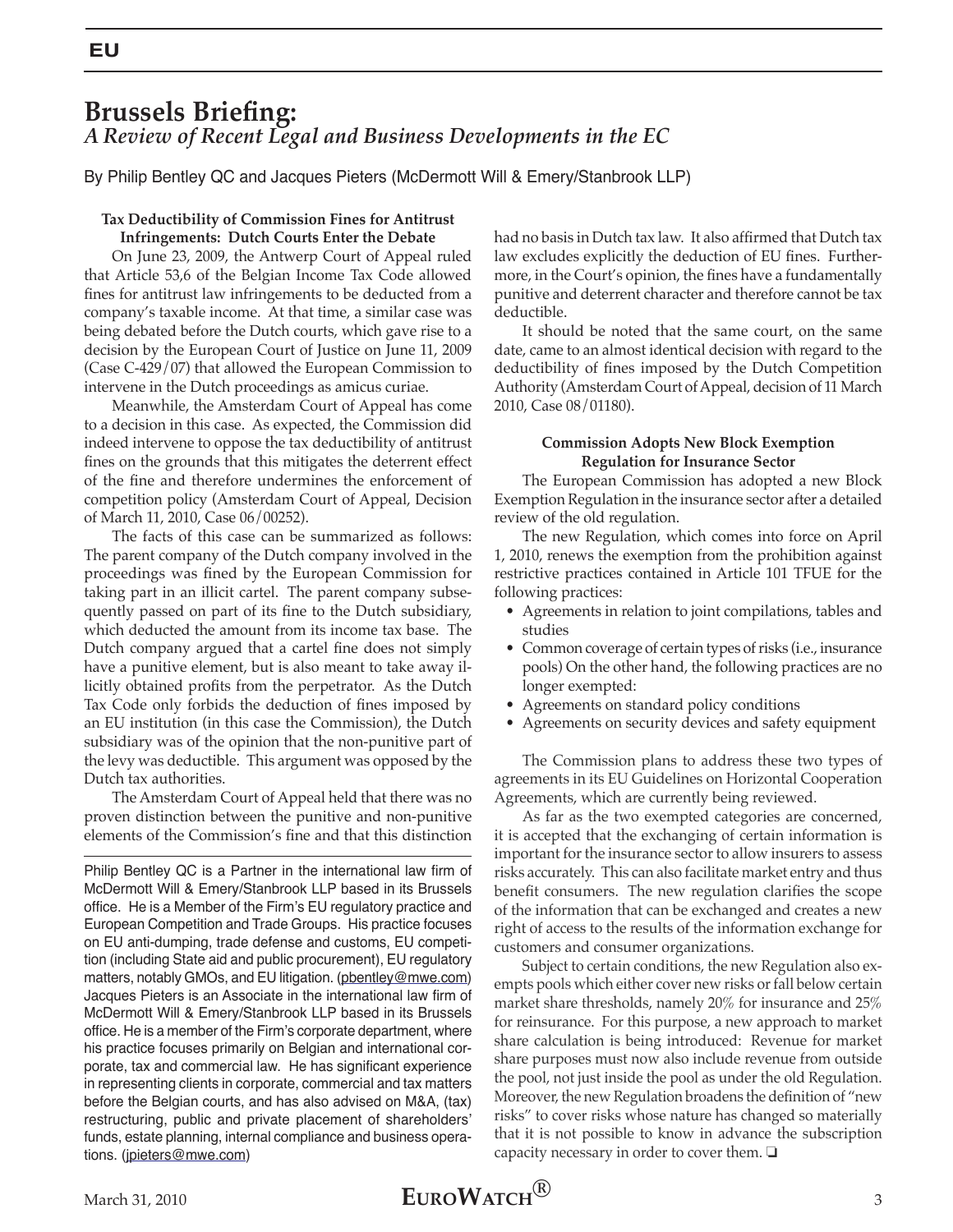# **The Quandary over Quantum:**  *Does the Commission's New Study on Quantifying Antitrust Damages Shed Any Light on the Issue?*

By Andrew J. Bailey (Greenberg Traurig)

In July 2008 the European Commission (the "Commission") launched a tender for research into calculating so-called "quantum," the figure that can be allocated to the financial impact of anti-competitive behavior. The tender was won by an economic consultancy and a group of lawyers who, in December 2009, finished their study for the European Commission aimed at assisting national courts calculate the cost of anti-competitive behavior in private damages actions. The study, simply titled "Quantifying Antitrust Damages," indicates that a typical cartel may lead to a 10-20 percent overcharge in a given market. The study is but one ingredient in the debate on quantum, which will be contributed to substantially by economists, lawyers, academics, policy makers, and governments before the Commission publishes its final guidance to Member State judges. While it provides a comprehensive analysis of the available models and methods of quantification, the study does not reach any determined conclusions apart from the fact that the choice of approach to quantum will depend on the details of each case, and the availability of quality data and information. The fact that the study identifies three different models for calculating quantum also may raise more questions than it answers.

#### **The Study in Context**

The Commission published its "White Paper on Damages Actions for Breach of EC Antitrust Rules" in April 2008. The White Paper emphasized the principle that any individual or business suffering harm as a result of a breach of EU antitrust rules (Articles 101 and 102 of the Treaty on the Functioning of the European Union) must be able to claim reparation from the party responsible for the breach. This principle is now established in EU case law so that such victims are entitled to compensation for actual loss and for loss of profit, plus interest. The White Paper

Andrew J. Bailey (baileya@gtmlaw.com) is an Associate in the Antitrust, Competition and Marketing Practices Group of Greenberg Traurig Maher's London office. He advises clients on all aspects of UK and European Community (EC) competition law, including behavioral competition advice, litigation, and UK/EC merger regulation. Andrew also advises on UK and EC regulatory matters and in relation to public procurement, state aid, and regulated utilities. Andrew's experience spans a range of industries including shipping, telecoms, gas and electricity, financial products, renewable energy, supermarkets, water, oil and gas, construction, and music recording/publishing.

declared that one of the obstacles to damages actions was the quantification of damages. The "Quantifying Antitrust Damages" study aims to develop guidance for Member State judges and private parties.

**At its core, the study identifies three potential models for analyzing and establishing how a market would look if there had been no anti-competitive conduct (the "but for" world) and, therefore, the quantum of the loss sustained by the claimant.**

The study considers a general framework for judges on how to consider claims, not just against cartel members, but also companies abusing a dominant market position. Damages estimation in this area essentially involves two stages. First, the counterfactual scenario must be determined, (i.e., an assessment of what would have happened in a hypothetical scenario where the infringement had not taken place). Following this, the difference between the factual and the counterfactual scenario must be converted into a final damages value (i.e., the annual estimated overcharge by the offending entity must be aggregated to take account of the duration of the offending conduct, and interest must be applied). At its core, the study identifies three potential models for analyzing and establishing how a market would look if there had been no anti-competitive conduct (the "but for" world) and, therefore, the quantum of the loss sustained by the claimant.

#### **The Models Identified by the Study**

The Study suggests three approaches to establishing estimated damages. Under the first, courts would look at similar regions or similar products to compare how prices might have developed absent the cartel. This is called the "comparator-based approach," which uses data from sources external to the wrongdoing to estimate the counterfactual -- to make cross-sectional comparisons between different geographic or product markets. The

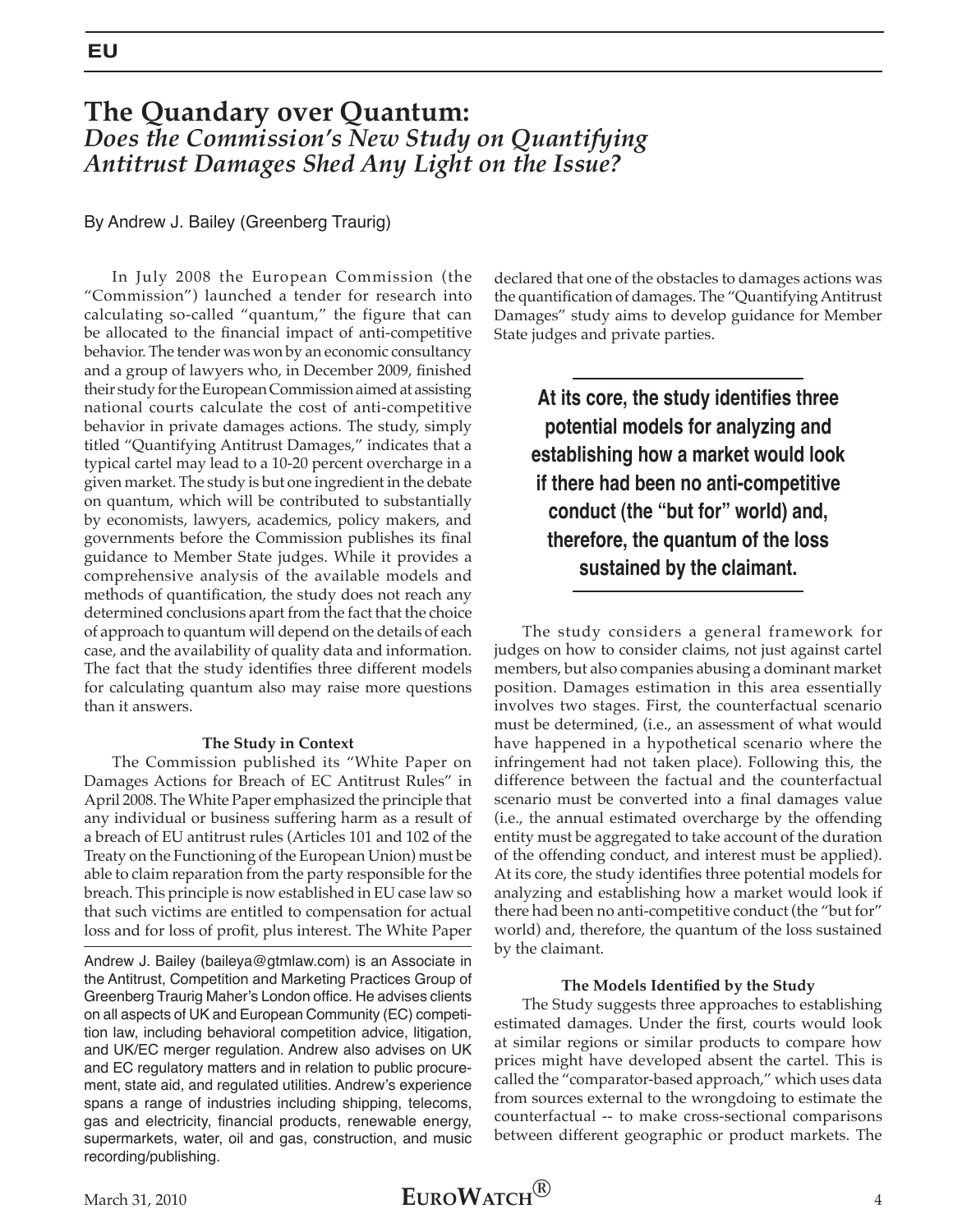comparator-based approach can also use "time-series" comparisons, which analyze prices before, during, and/or after the violation. It also can combine the two methods above to analyze the change in price for a cartelized market over time, and compare that against the change in price in a non-cartelized market over the same time period.

According to the study, certain cases may be better suited to a second, more finance-focused, analysis. The study identifies a financial-analysis-based approach in which financial information on comparator firms, benchmarks for rates of return, and cost information on defendants and claimants are used to estimate the counterfactual. This technique is better suited to markets in which products are priced from the bottom up, looking at each of the key inputs (e.g. labor, materials, etc.) to establish what the price tag should be.

A third, market-structure-based approach uses a combination of theoretical models, assumptions and empirical estimation, rather than comparisons, to assess the counterfactual. This approach is commonly used by merger analysts, who construct models of the market and simulate the likely effect of a particular transaction.

The study states that depending on the factual scenario and the market in which the anti-competitive conduct has taken place, a combination of all three models could be used in order to establish the likely counterfactual. Courts would use a combination of the models, and potentially pool the results, striking a mean average in order to arrive at the best estimation of loss.

### **Adding It All Up**

The study establishes that for the majority of cartels, overcharges in the range of 10-20% are normal. In the data set analyzed by the study, the median overcharge was 18% of the cartel price. Of interest, the study found that despite the theory that in most cases the cartel overcharge may be expected to be a positive number, there is a small but significant proportion of cartels (7%) where there is no overcharge at all. Whether a particular cartel falls into this category would have to be explored on a case-by-case basis.

The study also recognizes that when trying to reach a figure on quantum damages, the central complication is so-called "passing on" (i.e., the decision that intermediate customers make when paying the higher price to the cartel while knowing they can simply pass this increase down the chain to their customers). The study concludes that there are higher rates of passing on in competitive markets, while in less competitive sectors passing-on can be reduced to around 50 percent.

#### **Are We Left Any The Wiser?**

The "Quantifying Antitrust Damages" study certainly provides much food for thought in this complicated area of legal and economic analysis. It proffers a number of non-exclusive models and methods, which could be used in different circumstances, before concluding that no one method will be perfect in any particular scenario. Further, the study seems to recommend, when appropriate, performing the quantum assessment using a combination of models, then simply taking the mean average of the available forecasts as the single value for quantum. This would seem to be an extremely ambitious approach, not to mention complicated and time-consuming.

**While this recent study into quantum is non-binding, its conclusions, to the extent that any are reached, would no doubt have been in the forefront of the judiciary's mind. As it is, however, the wait continues for guidance from the Bench on this most important issue.**

The quandary with regards to quantum must be reviewed in conjunction with other jurisprudence and guidance on follow-on damages actions. In late December 2009, the Competition Appeal Tribunal (the "CAT"), in the first follow-on damages action to reach trial in the UK, found against Enron, which had brought a claim against English Welsh and Scottish Railway Limited ("EWSR") based on a 2006 decision by the Office of Rail Regulation which determined that EWSR had abused its dominant position (see Article on page  $[\Box]$ ). The CAT found that Enron had failed to make out the necessary causal link between EWSR's infringement and Enron's loss. The CAT looked to other, non-economic factors which suggested that even despite the anti-competitive conduct of the defendant, Enron was unlikely to have been awarded the contract that formed the basis of its damages claim. Until this decision, causation had been seen by potential follow-on claimants as a molehill to be easily climbed before attacking the mountain that is quantum.

The Enron case is now dead in the water, with the CAT publishing an order of the newly renamed Supreme Court, the highest appellate Court in the UK, on February 9, 2010, refusing Enron permission to appeal the judgment of the Court of Appeal that struck out the overcharge aspect of the its claim against EWSR. If the overcharge appeal had been allowed to proceed, we could have seen, before too long, the first example of how UK courts would approach the issue of quantum. While this recent study into quantum is non-binding, its conclusions, to the extent that any are reached, would no doubt have been in the forefront of the judiciary's mind. As it is, however, the wait continues for guidance from the Bench on this most important issue.  $\Box$ 

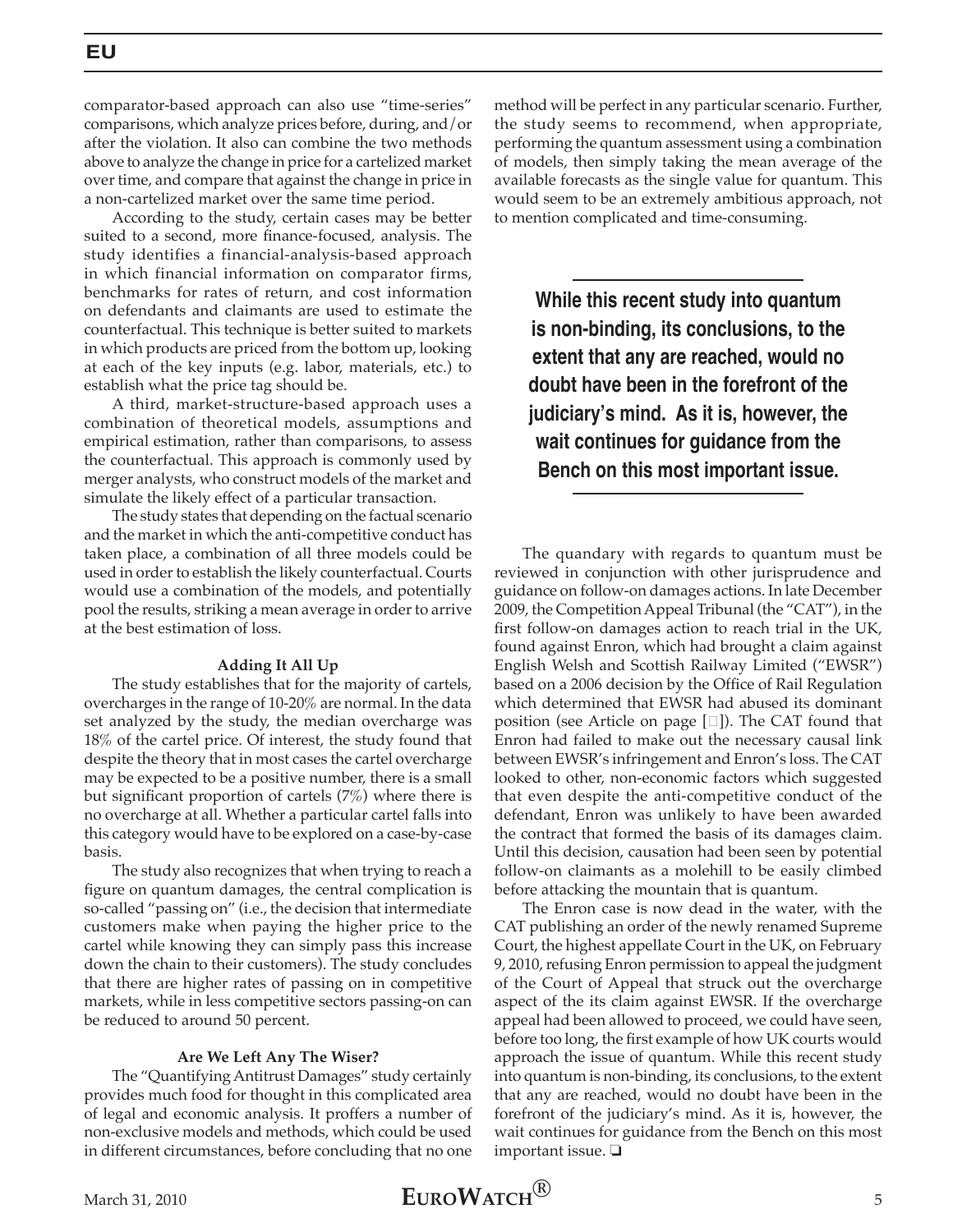# **Round-up**

By Reuters

### *EU*

### **Splintered Europe Share Market Seen Ripe For Abuse**

The splintering of Europe's share markets into numerous trading platforms in recent years has created a fertile field for market abuse and made it more difficult to detect, a group of London market consultants said. The EU's Markets in Financial Instruments Directive (MiFID) in 2007 opened exchanges to competition from low-cost new rival platforms known as multilateral trading facilities (MTFs), which has fragmented the market. Brian Taylor, a member of the new Alliance of Independent Advisors to Financial Markets, or Avenues, told a media briefing that diminishing fairness and order in the markets could become a macro-economic issue if traders lose confidence.

Taylor is managing director of bta Consulting, which joined forces with Bryok Consulting, Golden Advisors and Capstan Consulting, to form Avenues, and to design a system to comb through trade information to identify possible abuse.

Before MiFID, national exchanges accounted for the large majority of trading. All UK trades had to be reported to London Stock Exchange, which was required to run surveillance for market abuse, for example. Now a stock such as Vodafone trades on 18 different venues including MTFs and dark pools, as well as by dealers over-the-counter, the consultant group said. The new MTFs and trade reporting firms are not obliged to monitor trade data, which is left to regulators, it said. Furthermore regulatory surveillance has remained national, even while MiFID allows crossborder trading.

Steve Leegood, of Bryok, said a single monitoring system was needed so all data could be brought together and monitored.

#### **EU Hedge Fund Rules Stalled, UK Digs in Heels**

European Union plans to crack down on hedge funds hung in the balance when talks stalled after Britain dug in its heels to head off new rules that could damage its financial centre. The draft law had been intended to curb pay and borrowing at hedge funds and usher in an era of transparency for a secretive industry that many politicians said exacerbated borrowing difficulties in Greece by betting on its debt.

But EU finance ministers were unable at talks to resolve a dispute between Britain -- which wants lighter regulation of an industry important for London's financial center -- and Germany and France, which want a heavier clampdown. Consideration of the rules was put off for months.

The draft rules would require hedge funds, private equity groups and others to register and disclose trading information to supervisors. London's refusal to sign up to the draft rules casts uncertainty over their future. British elections expected in May could put the Eurosceptic Conservatives in power.

This could further compound difficulties in reaching a deal. Although other European countries could overrule Britain and vote through the legislation, they would be reluctant to do so because of the diplomatic fallout.

**EU finance ministers were unable at talks to resolve a dispute between Britain -- which wants lighter regulation of an industry important for London's financial center -- and Germany and France, which want a heavier clampdown. Consideration of the rules was put off for months.** 

### *France*

### **France Says New Basel Bank Proposals Too Severe**

New regulations that would force banks to raise their capital reserves could choke off lending and stifle economic growth, French Economy Minister Christine Lagarde said.

Lagarde told the business daily Les Echos that France's European Union partners were also concerned that the proposals by the Basel Committee of central bankers and supervisors for an overhaul of the Basel II global bank capital accord were too restrictive. She hoped they could be revised by June in time to be adopted in an EU directive.

Lagarde also said she was worried that the United States was lagging on commitments made at a meeting of the Group of 20 nations last year to force its banks to adopt the Basel II rules by 2011.

She would discuss the issue with her U.S. counterparts later this month and if necessary pursue it when France takes over the G20 chairmanship next year.

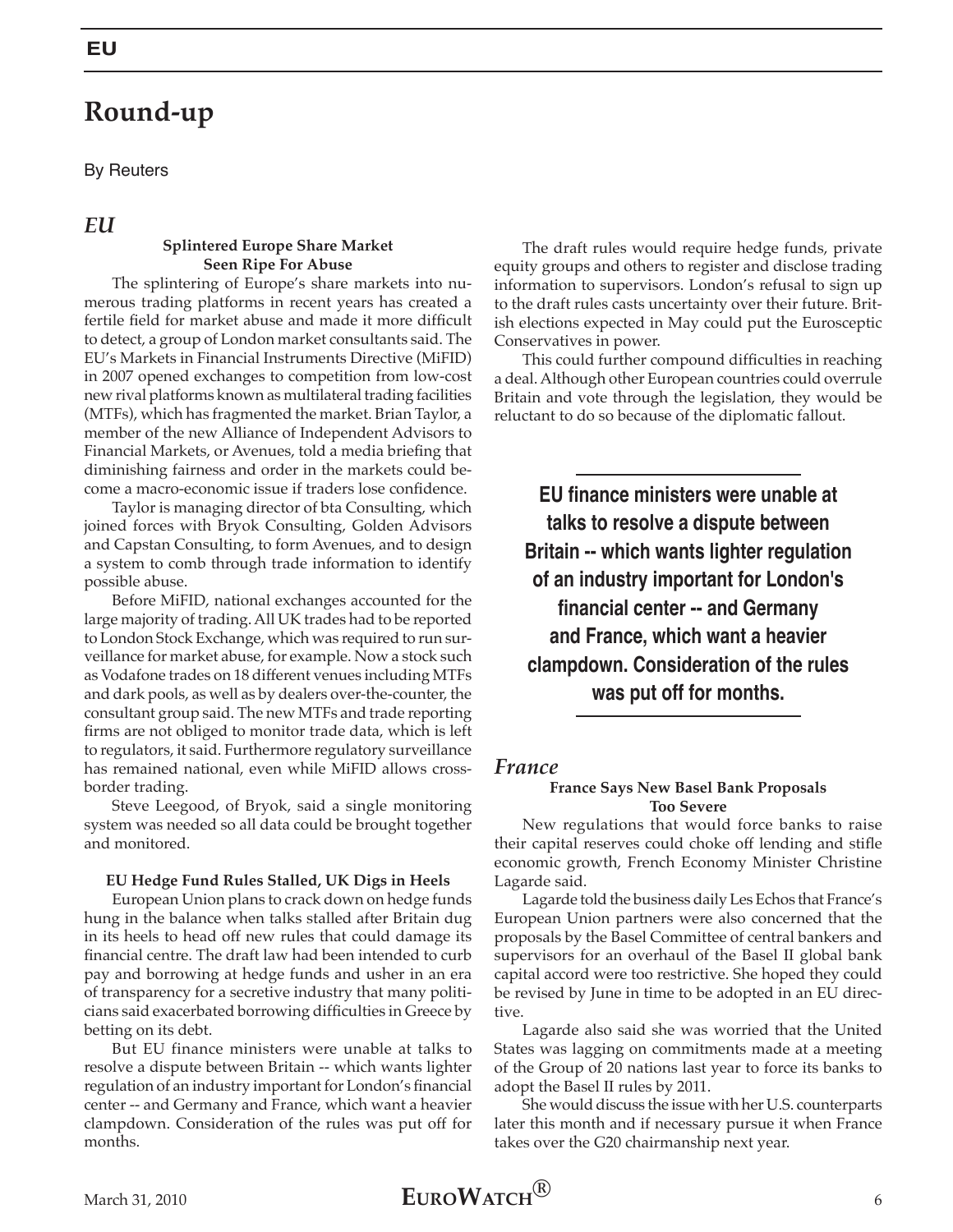### *Germany*

### **Germany's Merkel Considering Risk Charge on Banks**

Germany is working on various possible schemes, including bank charges, to ensure taxpayers do not have to pay for the risks taken by banks in the future, German Chancellor Angela Merkel told the magazine Sonntag Aktuell. Merkel said a possible plan would be a charge based on " the riskiness of a banks' business" and the level of its integration in the banking system.

A senior ally of Merkel called last week for banks to pay a charge of 0.1 percent of a bank's assets to partly cover the costs of funding bailouts. Merkel said the government would make a proposal "by spring." Finance Minister Wolfgang Schaeuble told Reuters last month he was optimistic an international deal could be reached for banks to share economic crisis costs.

### *Ireland*

### **Police Arrest Anglo Irish Bank's Former Chairman**

Police have arrested Sean FitzPatrick, the former chairman of Anglo Irish Bank, sources said, the first casualty of a fraud investigation seen as vital to Ireland's efforts to win back investor confidence.

The government has said it wanted to investigate fully the role of nationalized Anglo Irish and other banks in the financial collapse that brought a spectacular period of growth to an abrupt end. It has announced a series of tough new regulatory measures, but until this week no arrests had been made. FitzPatrick said in December 2008 that he had kept shareholders in the dark for years about loans worth 84 million euros (\$115 million) that he had received from Anglo Irish Bank, which had to be nationalized in early 2009. The regulator has also been investigating whether Anglo Irish used more than 7 billion euros of short-term deposits from bancassurer Irish Life & Permanent to mask large customer disposals.

### *Russia*

### **Russia Corruption "May Force Western Firms to Quit"**

Extortion by corrupt officials in Russia has gotten so bad that some Western multinationals are considering pulling out altogether, the head of a U.S. anti-bribery group said in an interview. Alexandra Wrage, whose non-profit organization TRACE International advises firms on how to avoid bribery, told Reuters the "rampant endemic" corruption in Russia was much worse than in other big emerging economies.

She recommended companies "reconsider doing business in Russia." Wrage declined to name firms considering leaving, but Swedish furniture retailer IKEA said last year it was halting further expansion in Russia because of "the unpredictable character of administrative procedures in some regions."

### *UK*

### **UK's FSA Bulks Up For Tougher Supervision**

Britain's financial regulator is hiring 460 workers this year to help implement new European insurance rules and bolster finance-industry supervision with a more "proactive" approach. In its business plan for 2010/11, the Financial Services Authority (FSA) vowed to become increasingly confrontational as it unveiled plans to increase staff by 14 percent.

The FSA has been adding staff in its quest to improve banking practices and it said still more were needed to help meet EU Solvency II rules designed to ensure insurers have enough capital to cover their risks.

**Extortion by corrupt officials in Russia has gotten so bad that some Western multinationals are considering pulling out altogether, the head of a U.S. anti-bribery group said in an interview.**

Industry experts said the FSA had "drawn a line in the sand" after its former "light-touch," or principles-based, approach was blamed for failing to halt a financial crisis that spawned a global recession. Bankers have questioned the regulator's authority and expertise, but it is boosting its clout with experts ranging from criminal lawyers to London business grandees.

The opposition Conservative Party, tipped in some polls to win an election expected within two months, wants to dismantle the FSA and return banking supervisory powers to the Bank of England.  $\square$ 

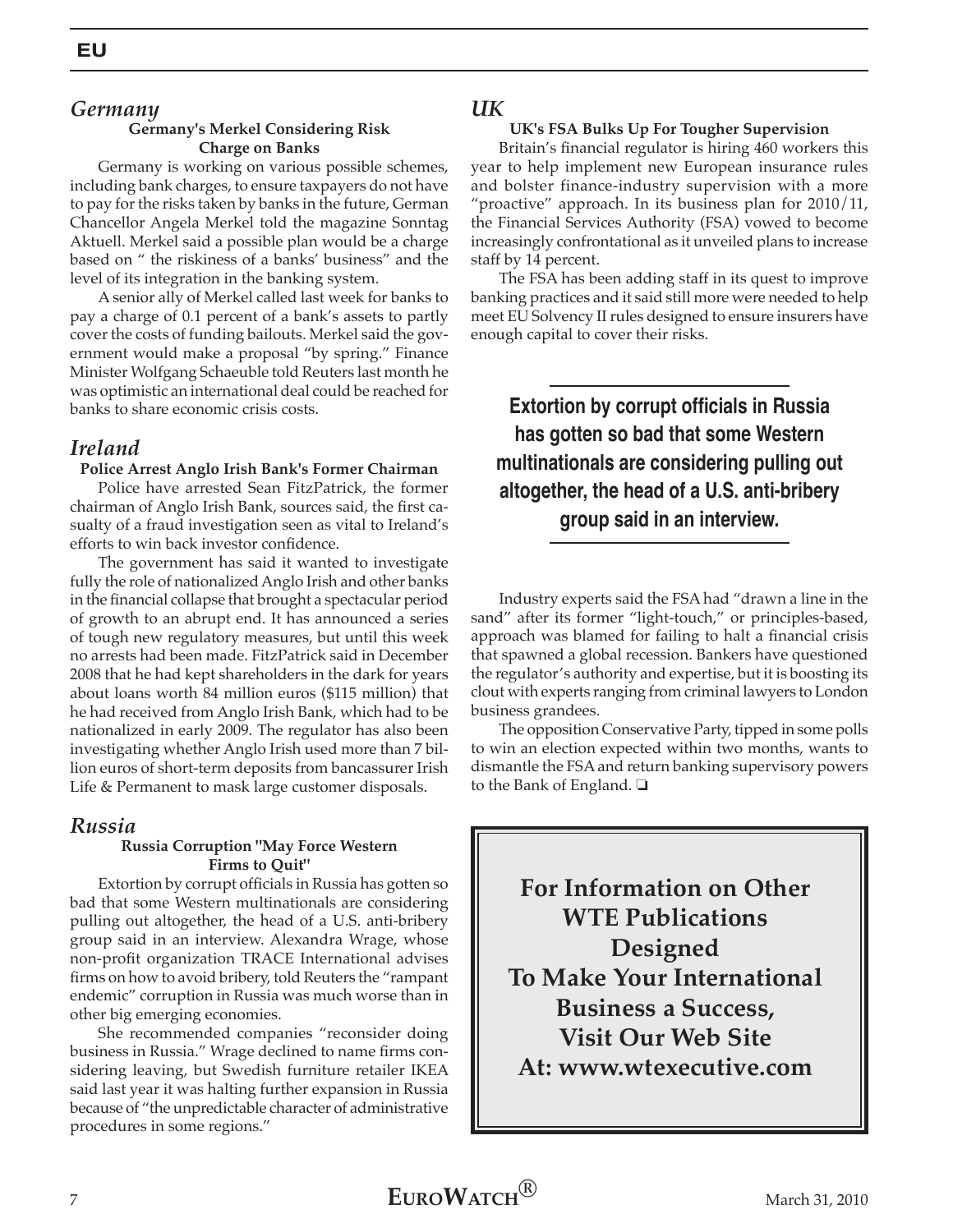# **Antitrust Fining Practice of Cartel Office Under Scrutiny**

By Johannes Zöttl and Mirjam Erb (Jones Day)

Are Germany's antitrust fines too high? The German Federal Cartel Office (Bundeskartellamt) (FCO) is well known for its aggressive approach to antitrust violations and for imposing significant fines. In 2009, the FCO imposed cartel fines of about € 270 million in total (2007: € 435 million, 2008:  $\epsilon$  314 million). More importantly, the average fine imposed per violation has increased over the past few years. However, a recent decision by the Higher Regional Court (Oberlandesgericht) (OLG) of Düsseldorf suggests that the current level of antitrust fines is outside of the law (VI-2a Kart  $2 - 6/08$ Owi). The OLG passed its decision in 2009 but published a non-confidential version only at the end of February, 2010.

In 2003, the FCO fined the members of a cartel in the German cement industry  $\in$  661 million. Upon appeal, the OLG confirmed that the cement producers had fixed their prices in violation of the law. However, the OLG reduced the fines of the appellants to  $\epsilon$  330 million in total. The OLG found that the FCO had erred in how it had read the provision of the German Competition Act (Gesetz gegen Wettbewerbsbeschränkungen) (GWB) that defines the upper limit of fines, Section 81, Para. 4 of GWB.

Based on Sentence 1 of this provision, the FCO may impose fines of up to  $\in$  1 million for certain severe infringements of the GWB and/or European competition law, while minor infringements of German competition law are only subject to a lower fining bracket. Severe infringements include, inter alia, cartels, the abuse of a dominant position, and closing a transaction that requires merger control approval without having received such approval.

However, Section 81, Para. 4, Sentence 2 of the GWB provides that:

*Beyond sentence 1, a higher fine may be imposed on businesses or associations of businesses; the fine must not exceed 10% of the total revenues that such business or association of businesses generated in the financial year preceding the decision of the authority.*

This 10% limit can be interpreted in two ways. The first interpretation is that, for businesses and associations of businesses, the GWB does not limit the amount of a fine

except that the fine must not exceed 10% of the infringer's total revenues. The FCO interprets Sentence 2 as a "cap" in this sense. According to its 2006 Guidelines on the Setting of Fines, the FCO first defines a "base amount" of up to 30% of the German revenues that were related to the infringement over the period it continued. This "base amount" is then increased by a factor of up to 100% for reasons of deterrence. Additionally, the FCO takes account of aggravating and mitigating factors. If the resulting figure exceeds 10% of the infringer's total group-wide revenues, the fine cannot be higher (i.e., it is "capped") than a figure equivalent to those 10% of revenues.

**If the decision will be upheld, the FCO will have to reconsider how it determines fines in antitrust cases, the likely effect being that fines will generally be lower going forward except for exceptional circumstances.** 

According to the second interpretation, the first interpretation violates the constitutional requirement of nulla poena sine lege certa. If Sentence 2 were to be understood as a "cap," the law would not contain any objective standard for the amount of a fine as, on that basis, the only limiting factor (i.e., the 10%-rule) would be the revenues of the infringer, a moving target. The OLG found in favor of this interpretation. It decided that the 10% rule of Sentence 2 is not a "cap" but defines the upper limit of the fining bracket. On that basis, antitrust fines have to be determined on a scale from  $\in 0$  to 10% of the revenues of the business that has infringed antitrust provisions, taking into account mitigating, aggravating and other factors within the outer boundaries of that range.

With regard to the cement cartel, the issue arose only in relation to one of the five businesses with which the OLG had to deal on appeal. For the other appellants, the fine did not reach the 10% ceiling or that ceiling did not apply (it applies only to businesses, not to individuals). For this business, the OLG reduced the fine from  $\epsilon$  142 million to  $\epsilon$  70 million. There were, however, several factors that accounted for the OLG's determination in addition to its understanding of Sentence 2 (e.g., that the FCO had taken long to close its investigation, that the series of infringement dated back to 1990s). The OLG did not specify the role played by its novel understanding of Section 81 in this regard.



Johannes Zöttl (jzoettl@jonesday.com), Frankfurt, is a Partner and Mirjam Erb (merb@jonesday.com), Frankfurt, is an Associate in Jones Day's Antitrust & Competition Law practice. They represent companies in antitrust regulation before the German Federal Cartel Office and the European Commission, including merger reviews and antitrust enforcement actions. Johannes Zöttl also is a Vice-Chair of the Unilateral Conduct Committee of the American Bar Association, Antitrust Section.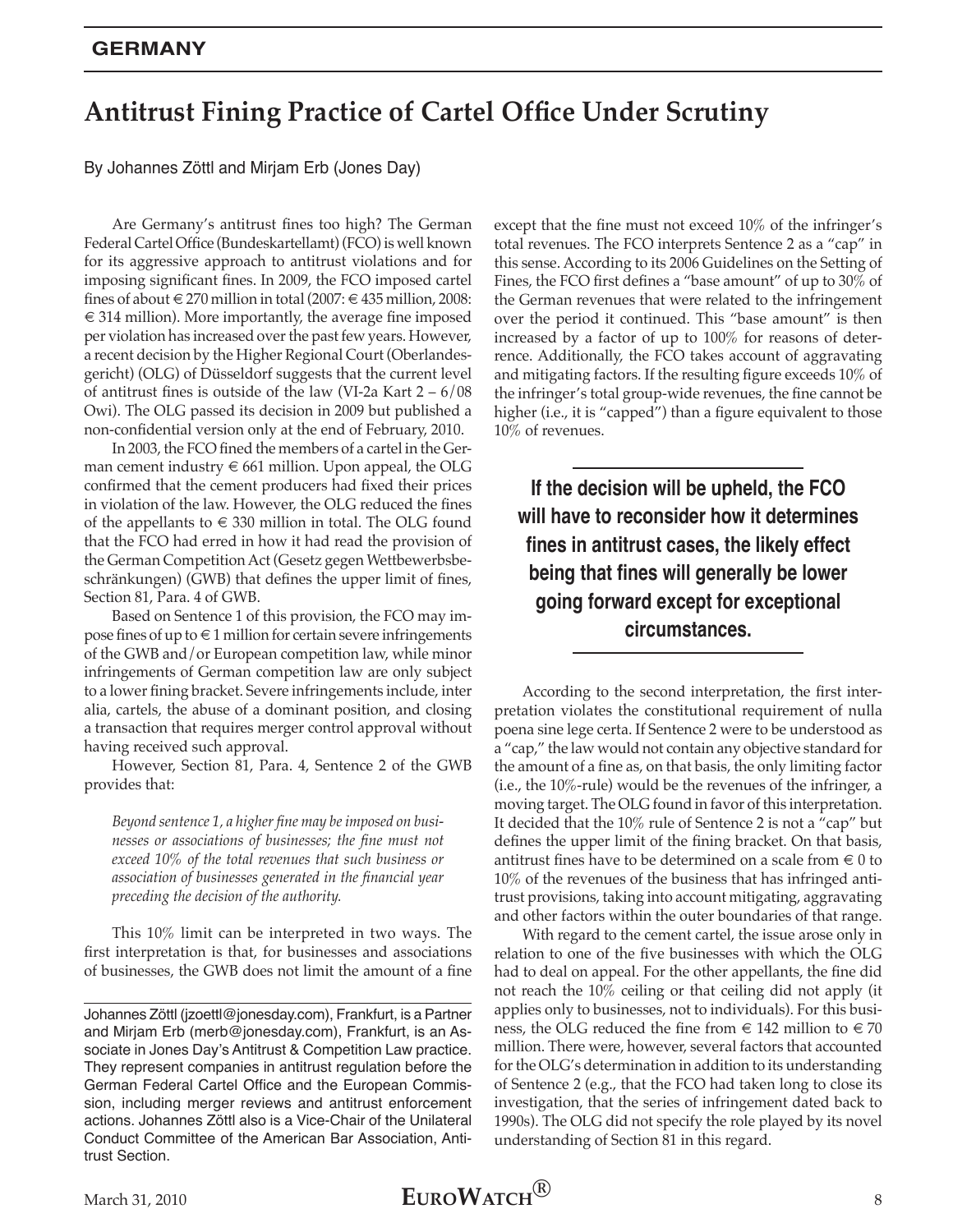### **Germany**

Following publication of the OLG decision, the FCO took cover behind the fining practices of other European Union member states and that of the European Commission. However, the fining practices of other member states are, of course, irrelevant in a matter of interpreting national law. And regarding the European Commission, the fining rules are not harmonized in the European Union, as opposed to the actual cartel prohibition that are harmonized. It is, therefore, also irrelevant that the FCO's position on the 10% rule of the GWB is identical to the European Commission's position on the 10% "cap" for antitrust fines in Article 23(2)(a) of Regulation No 1/2003.

The FCO's new President, Andreas Mundt, also pointed out that there can be situations in which the OLG's position results in higher fines. Indeed, the FCO would have to move away from a methodology that is primarily driven by the German revenues that are connected with the infringement and would instead have to take account of 10% of the worldwide revenues that are generated group-wide. However, if the FCO were in fact to assume that the OLG's interpretation of the law would not affect (or would even increase) the general level of antitrust fines in Germany, one is left to wonder why the FCO is fighting the OLG's decision in and outside of the courts (through various press releases). Since the FCO has lodged an appeal to the Federal Civil Court (Bundesgerichtshof) (BGH) against the OLG's decision, a final say on the matter cannot be expected before 2011. If the decision will be upheld, the FCO will have to reconsider how it determines fines in antitrust cases, the likely effect being that fines will generally be lower going forward except for exceptional circumstances.  $\square$ 

# **Specialized Investment Funds in Germany**

By Dirk-Reiner Voss (Salans)

Real estate investment trusts (G-REITs) have not yet become common in Germany. Specialised investment funds (SIFs), long established in the real estate market, have been deregulated further, potentially providing an attractive alternative.

#### **Specialized Investment Funds: a Classic Revisited** *Background*

Compared to G-REITs, SIFs (Spezial-Sondervermögen) have been a constant of the real estate market for some time. They are closed to small investors and open only to corporate and institutional investors not requiring the same level of protection. Consequently, SIFs are subject to softer rules, allowing for more flexibility.

SIFs are not novel in Germany and have come back into the focus of attention. As of December 28, 2007, the Law Amending the German Investment Act (Gesetz zur Änderung des Investmentgesetzes) brought further deregulation. German lawmakers were reacting to a liberalization that had occurred in Luxembourg in the same year.

#### *Investors*

Generally, individuals are barred from investing in a SIF. However, the German banking supervision authority

Dirk-Reiner Voss is a Partner in Salans' Berlin office. He concentrates on real estate, corporate law, and banking and finance. Dirk-Reiner advises German and international clients on all real estate related issues, including advising on the structuring and financing of property transactions as well as on legal questions of the asset management. He further advises German and international banks, mainly with respect to the financing of acquisitions (dvoss@salans.com).

(Bundesanstalt für Finanzdienstleistungsaufsicht, BaFin) tends to accept indirect investment by individuals through partnerships, requiring as a minimum for the partnership to have a representative body and a common pool of assets.

> **Real estate investment trusts have not yet become common in Germany. Specialized investment funds, long established in the real estate market, have been deregulated further, potentially providing an attractive alternative.**

Aside from this, there is no restriction on who may hold shares. SIFs are therefore open to both national and international corporate investors. The previous limitation on a maximum number of 30 investors has been waived as of December 28, 2007, which should benefit smaller institutions.

#### *Structure*

SIFs share a common trait with other types of investment funds. They merely constitute a separate set of assets and lack legal personality. Therefore, a distinct corporate entity, the investment management company (Kapitalanlagegesellschaft), is needed to acquire and administer assets on the fund's behalf. The German Investment Act provides

*Investment Funds,* continued on page 10

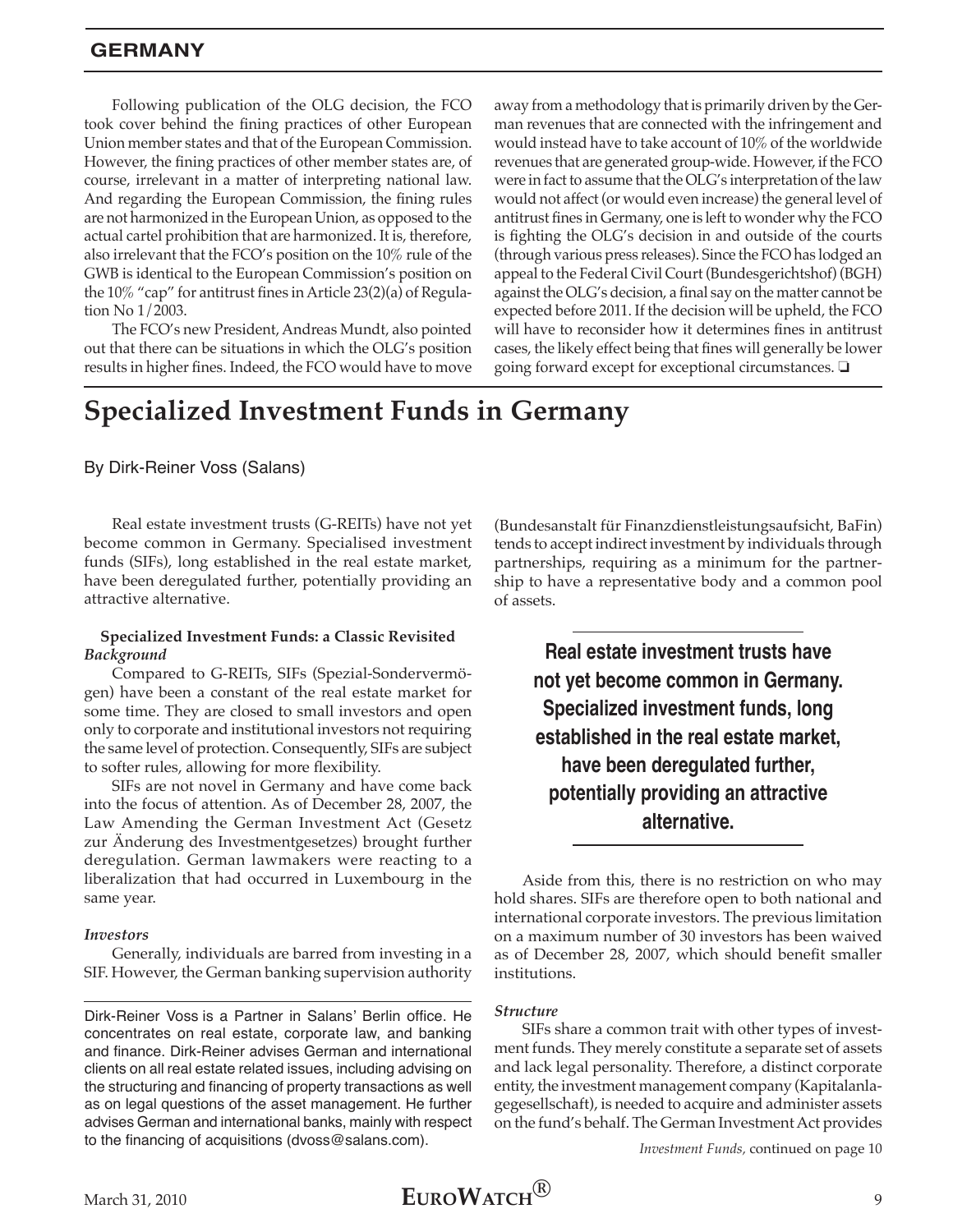### **Investment Funds** *(from page 9)*

strict rules to ensure the SIF's assets are kept separate from the investment company's assets.

The fund's assets are entrusted to a depository bank for safekeeping. The bank, which also carries out supervisory tasks concerning the legality of fund transactions, must be based in Germany or be a German subsidiary of a bank based in the European Economic Area (EEA).

In practice, as SIFs only have a limited number of professional investors, they are able to closely monitor the investment management company's activities. The management company is assumed to act in consultation with the investors.

### **Setting Up a SIF**

#### *Simplified Authorization*

In principle, the contractual terms of an investment fund, which regulate the relationship between the investors and the investment management company, have to be approved by the BaFin. This applies if the investment management company is to be replaced by another, which also requires BaFin approval.

For SIFs that invest in real estate, the authorization procedure has been relaxed. The contractual terms and any change in the investment management company do not have to be approved by the BaFin. Authorization requirements are limited to the approval of the designated depository bank.

### *Prospectus*

SIFs are exempt from the requirement to publish and distribute a selling prospectus.

### *Minimum Capital and Equity*

Investment funds are not subject to minimum capital requirements, as the German Investment Act only targets the investment management company, which is subject to the following:

- The investment management company must have at least  $\in$  300,000 (about US\$ 422,600) of initial capital.
- If the total assets administered by it exceed  $\in 1.125$ billion (about US\$ 1.58 billion), it must in addition hold at least 0.02% of the value of the exceeding assets (maximum  $\in$  10 million (about US\$ 14 million)). Up to 50% of this additional equity can be provided as a financial guarantee issued, in principle, by an EEAbased credit institution or insurance company.
- The company must always hold equity that covers at least 25% of the incurred costs, which is determined based on the profit and loss statement of the previous year's annual accounts.

Consequently, SIFs are not required to hold minimum equity.

### **Managing a SIF**

### *Investment Policy*

While the German Investment Act is relatively strict on the investment policy of investment funds, this is no longer the case for SIFs. The reform affected on December 28, 2007 brought about considerable change. In principle, the only requirement SIFs are subject to is risk spreading.

Aside from this, SIFs can acquire any of the assets listed in section 2(4) of the German Investment Act, provided the investors approve. This broad interpretation is shared by the BaFin. The list of assets includes:

- Securities
- Money market instruments
- Derivatives
- Bank deposits
- Ownership or other rights in rem in real property, including comparable rights under foreign law
- Shares in real estate companies
- Shares in investment funds

**As the SIF is not listed on the stock market and not subject to free float and maximum participation requirements, it is more exclusive and less volatile. Without notable developments in the field of G-REITS, the SIF could prove to be more suitable for institutional investors.**

Consequently, a real estate SIF is not barred from taking other assets, such as securities or derivatives into its portfolio. However, SIFs that invest in real estate are subject to limitations on granting and raising credit and mortgaging real estate belonging to the fund.

In principle, a SIF can grant credit to a real estate company in which it owns shares provided it occurs under market conditions. However, the credit sum is subject to a double limit of 50% of the value of the real estate detained by the company and 25% of the SIF's assets.

The investment management company can raise a short-term credit on behalf of the fund of up to 30% of the fund's total assets value, and up to 50% of the market value of the SIF's real estate assets.

The real estate assets owned by the SIF can be mortgaged up to 50% of its market value.

### *Reporting Obligations*

The SIF's reporting obligations have been significantly reduced. The obligation to issue semi-annual reports has been removed. SIFs only have to issue an annual report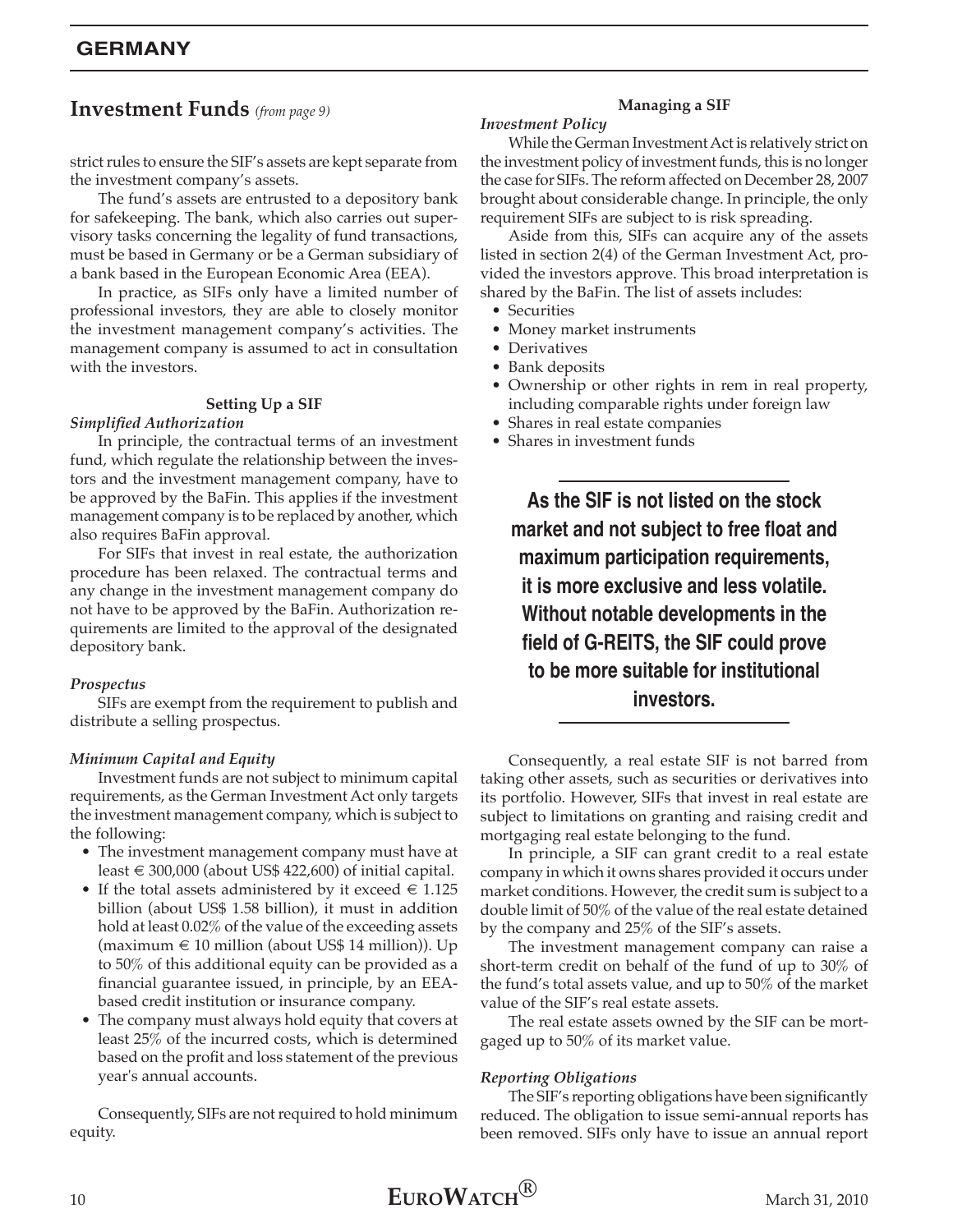### **Germany**

which does not require publication or communication to the BaFin, unless required by BaFin.

### *Return of Shares*

The reform of 2007 has softened the rules on the return of shares. In principle, investment management companies are required to take back shares of an investment fund if the investor wants to return them.

However, according to the new German Investment Act, the contractual terms of a SIF can now provide that shares can only be returned at certain dates, at least once every two years. In addition, the SIF only has a limited number of investors. These factors can greatly mitigate the danger of investor panic leading to a return run, where the SIF's obligation to buy back shares could not be met without selling off real estate.

### *Competitive Advantages of SIFs*

The rules on German SIFs were further liberalized to meet the increased competition of Luxembourg-based investment vehicles, where the Law of February 13, 2007 on Specialized Investment Funds affected a similar deregulation.

Although German lawmakers have not addressed all issues, the SIF appears to have competitive advantages, including that:

- Authorization requirements have been greatly reduced.
- SIFs do not require the set up and the publication of a prospectus.
- SIFs are not subject to minimum capital and equity requirements, while the investment management company is required to have at least  $\in$  300,000 (about US\$ 422,600) as initial capital.

The SIF's tax regime is comparable to that of G-REITS, as the SIF is equally exempt from corporate income tax and trade tax, while the shareholders are subject to 25% withholding tax (and 5.5% solidarity surcharge on the withholding tax). The withholding tax applies both to dividends and to retained earnings. However, as the SIF is not listed on the stock market and not subject to free float and maximum participation requirements, it is more exclusive and less volatile. Without notable developments in the field of G-REITS, the SIF could prove to be more suitable for institutional investors.  $\Box$ 

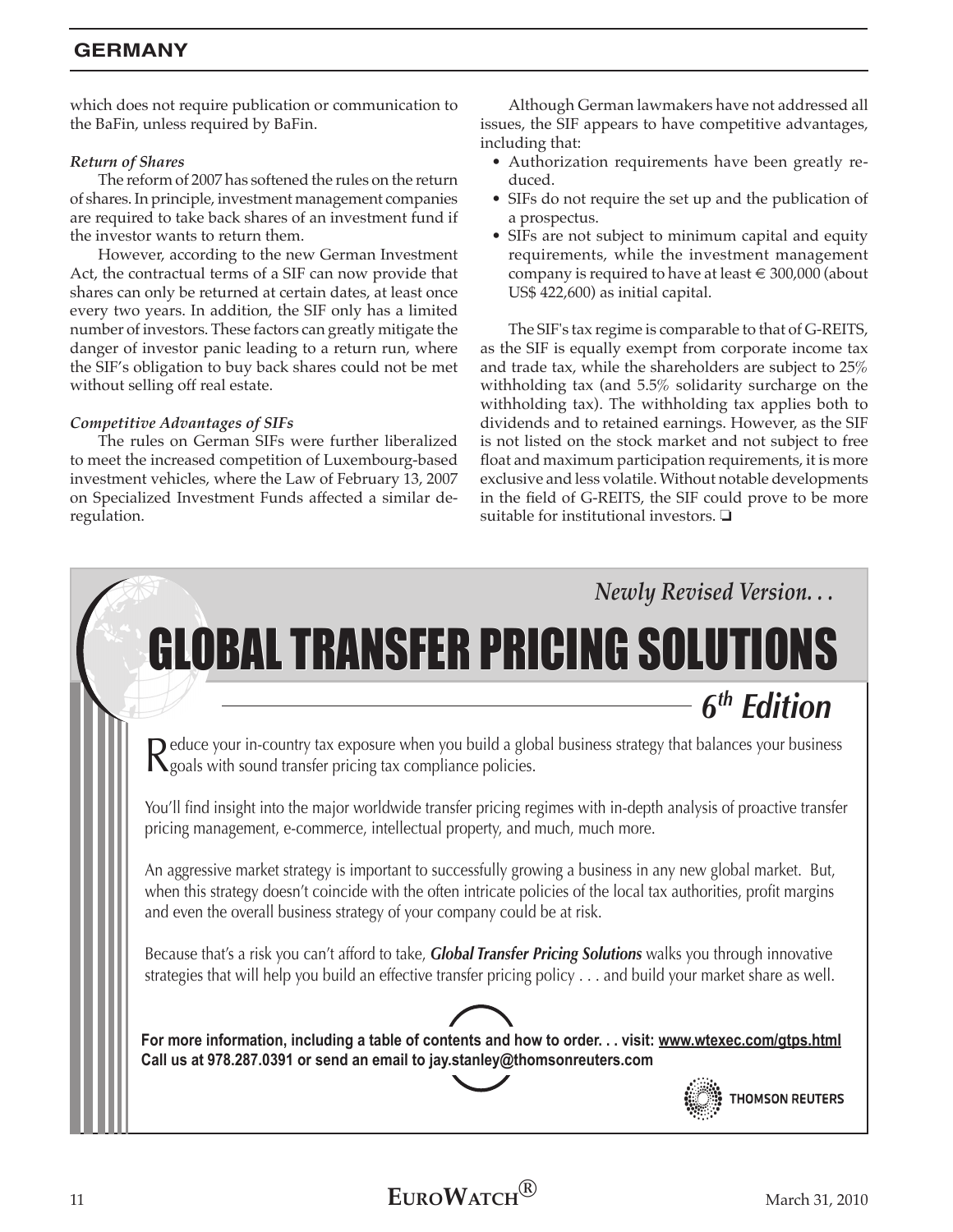# **ECJ Ruling on Italian Dividend Withholding Tax:**  *Analysis and Ramifications*

By Mario Martinelli and Alessio Persiani (McDermott Will & Emery LLP)

On November 19, 2009, the European Court of Justice (ECJ) in European Commission v Italy ruled that the Italian practice of withholding tax levied on dividends distributed to companies established in EU Member States constitutes an unjustified restriction on free movement of capital, prohibited by Article 56 of the EC Treaty.

This judgment is consistent with ECJ case law regarding withholding taxes on outbound dividends. In Denkavit International BV v Denkavit France SARL and Amurta v Inspecteur van de Belastingdienst/Amsterdam, the ECJ stated that levying a withholding tax on dividends distributed to EU-resident companies in the absence of a similar taxation of dividends distributed to Italian resident companies constitutes an unjustified restriction on EU free movement of capital.

This latest judgment will not affect EU-resident companies that qualify for the Parent-Subsidiary Directive and enjoy a full exemption from withholding tax on dividends falling under the regime. The restriction concerns EU resident companies that cannot benefit from the Parent-Subsidiary Directive, in particular those owning shareholdings below the qualifying thresholds, i.e., portfolio investments.

The judgment relates to dividend withholding taxes levied in fiscal years prior to the Italian Government's January 1, 2008 adoption of a reduced withholding tax regime compliant with EC Treaty rules. As a consequence, non-resident companies may file a reimbursement claim for withholding tax applied on dividends paid by Italian companies out of profits realized before 2008, provided that the four-year forfeiture term applicable generally to tax reimbursement claims has not expired.

The judgment raises some issues with respect to the more general context of ECJ case law on compatibility of withholding taxes with EC Treaty freedoms. The in-

Mario Martinelli is a Partner based in the Firm's Rome office. He focuses his practice on advising medium and large corporations, both Italian and non-Italian resident, on virtually all aspects of Italian corporate tax law. Mario also has extensive experience in tax litigation and leads the Italian tax litigation team (mmartinelli@mwe.com). Alessio Persiani is an Associate based in the Firm's Rome office. He focuses his practice on advising medium and large companies, both Italian and non-Italian resident, on a wide range of tax matters, covering corporate income tax, VAT, and other indirect and municipal taxes (apersiani@mwe.com). Carlo Maria Paolella, a Partner in the law firm of McDermott Will & Emery Studio Legale Associato based in its Rome office, also contributed to this article (cpaolella@mwe.com).

fringement of such principles by the Italian withholding tax levied on dividends distributed to EU-resident shareholders was quite evident, given the exemption regime granted in the corresponding domestic situation to Italian resident shareholders. However, a question of the compatibility of withholding taxes with EC fundamental freedoms might arise even where the same item of income is taxed under the corresponding domestic regime. More specifically, withholding taxes are always levied on the gross amount of the income, without any deduction for the costs incurred in connection with that income. Where under the corresponding domestic regime the income is taxed on its net amount (as normally happens for corporate income), an infringement of fundamental freedoms might take place.

**Withholding taxes are always levied on the gross amount of the income, without any deduction for the costs incurred in connection with that income. Where under the corresponding domestic regime the income is taxed on its net amount (as normally happens for corporate income), an infringement of fundamental freedoms might take place.** 

To date, the ECJ has analyzed these issues only with regard to income items different from financial income, namely with respect to income deriving from self employment (Arnoud Gerritse v Finanzamt Neukölln-Nord and Konzertproduktionen GmbH v Finanzamt Hamburg-Eimsbüttel ). A similar approach, however, could also be adopted for passive income items, such as interest. Particularly relevant could be the cases of those financial entities acting as intermediaries in the "credit chain", lending foreign companies money borrowed from banks. In such cases, interest paid to the bank represents costs incurred in connection with the taxable income, i.e., earned interest. As a consequence, withholding tax levied on interest income without taking into account interest expenses might infringe EC fundamental freedoms, provided that the deduction is normally allowed under a domestic regime.  $\square$ 

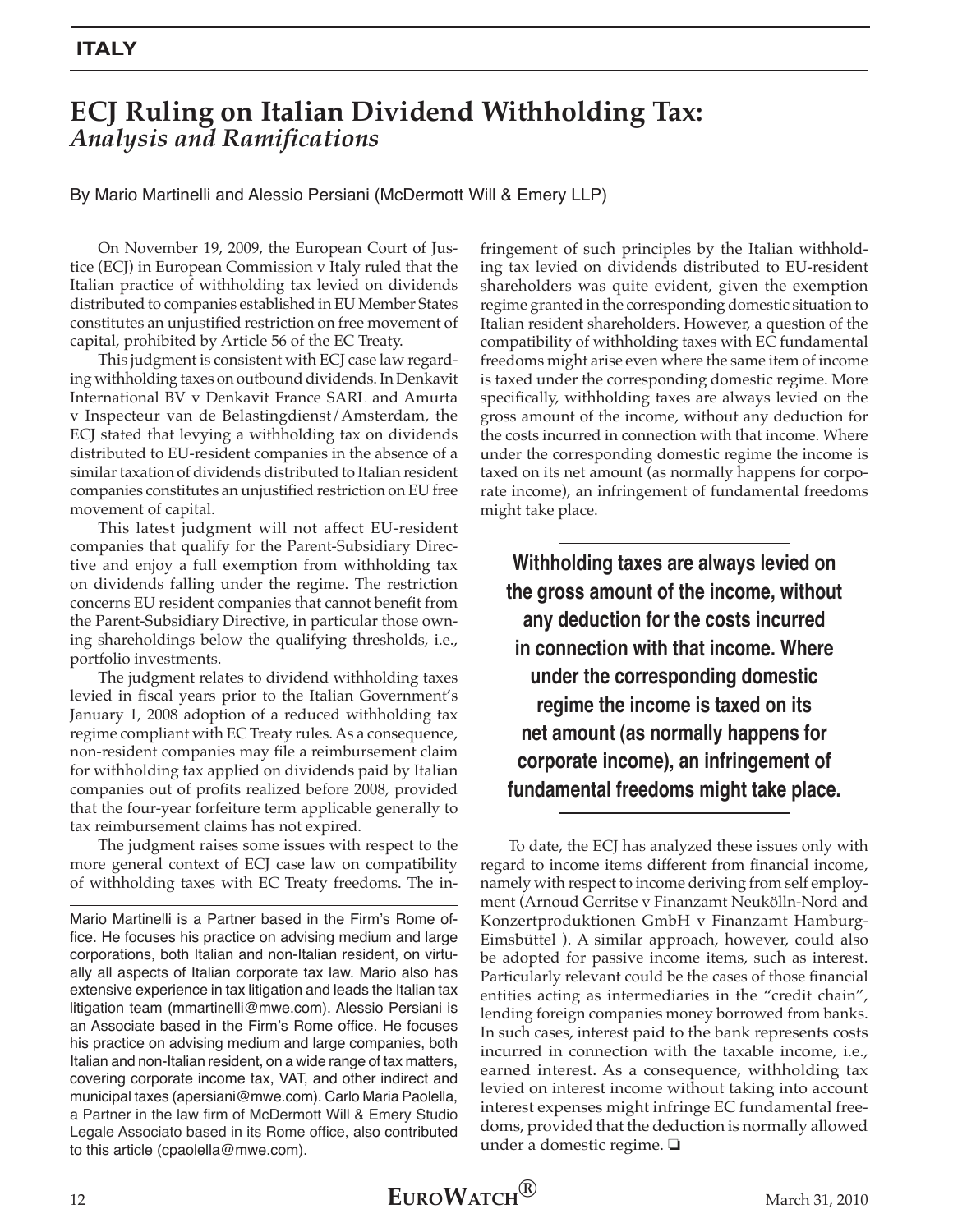### **United Kingdom**

# **UK Courts to Decide If Employees Must Pay Price Fixing Penalties Imposed on Corporation**

By Frances Murphy and Matt Evans (Jones Day)

Ongoing private litigation in the English courts will address whether a corporation that, through its employees, violated UK antitrust law may recover from those employees the penalties imposed on the corporation. This litigation involving price fixing of dairy products by Safeway is attracting much interest. If the corporation succeeds in recovering antitrust penalties and costs from the responsible officers and employees, that will change the future dynamic between employees and the corporations that employ them. Engaging in unlawful conduct will put employees at greater individual risk, as they may be held financially accountable for those fines even if their employment has ceased, and the post-conduct interests of the employees and their corporations will diverge.

### **Background to the Dispute**

In 2007, the Office of Fair Trading (OFT), the UK's primary antitrust enforcement agency, charged several large supermarkets and dairy processors with price fixing. The OFT has since settled with many of the parties, but continues to investigate two of the supermarkets (Tesco and Morrisons, which owns Safeway Stores). Safeway has admitted antitrust laws were infringed and could face a penalty of between £10.5 million and £16.5 million.

Safeway initiated private litigation in the High Court against 11 former employees, including some directors, whom Safeway views as having participated in or facilitated the price fixing practices. Safeway seeks to recover from the employees the penalty and Safeway's associated

Frances Murphy is a Partner in the London office of Jones Day. She has considerable competition law experience representing clients in behavioral and transactional matters across a range of markets. On the behavioral side, her practice focuses on defending leading cartel cases, market sharing and patent settlement arrangements, and alleged abuses of dominant position. As a transactional lawyer, she has considerable experience with mergers and acquisitions, restructurings, joint ventures, and other strategic alliances, as well as with licensing of intellectual property rights. Frances leads the London competition law practice. (fmurphy@ jonesday.com) Matt Evans is Of Counsel in the London office of Jones Day. He advises on a wide range of EU and competition law matters, including merger reviews before the European Commission and the UK Office of Fair Trading and Competition Commission. Matt has considerable experience working with clients in the music, betting and gaming, fast moving consumer goods (FMCG), agricultural, and financial services industries. (mevans@jonesday.com)

legal costs. The High Court ruled that Safeway's claim would be permitted to proceed to trial, and on March 2, 2010 gave the employees leave to appeal.

**Engaging in unlawful conduct will put employees at greater individual risk, as they may be held financially accountable for those fines even if their employment has ceased, and the post-conduct interests of the employees and their corporations will diverge.**

The former employees sought to end the claim before trial by applying for summary judgment or strike out of the claim. The employees argued that:

- The Safeway Stores committed an unlawful act and cannot therefore maintain an action for an indemnity against liability that results from the act. (The principle of ex turpi causa non oritur actio is that one cannot bring a legal action based on one's own wrongful conduct.)
- The claim is fundamentally inconsistent with the UK Competition Act 1998 on which the OFT's investigation is based. The Competition Act is addressed to companies, not individuals.

#### **Corporation's Defense of its Own Wrongful Conduct**

In January, the High Court decided that, although Safeway's unlawful acts were sufficiently serious to consider the ex turpi causa defense (the imminent antitrust penalty being akin to a fine), these acts could not necessarily be said to have been committed by the corporation. For the competition law infringements to be attributed to Safeway, its liability had to be "personal or 'primary' or direct" and could not be through vicarious liability or "the general principles of the law of agency." This might require that a former employee have been the "directing mind and will" of the company. The court also stated that Safeway's defense to ex turpi causa – that it was victim of the acts of the former employees – was in itself sufficient to give the corporation a sufficient prospect of success to allow it to proceed to trial.

*Fixing Penalties,* continued on page 14

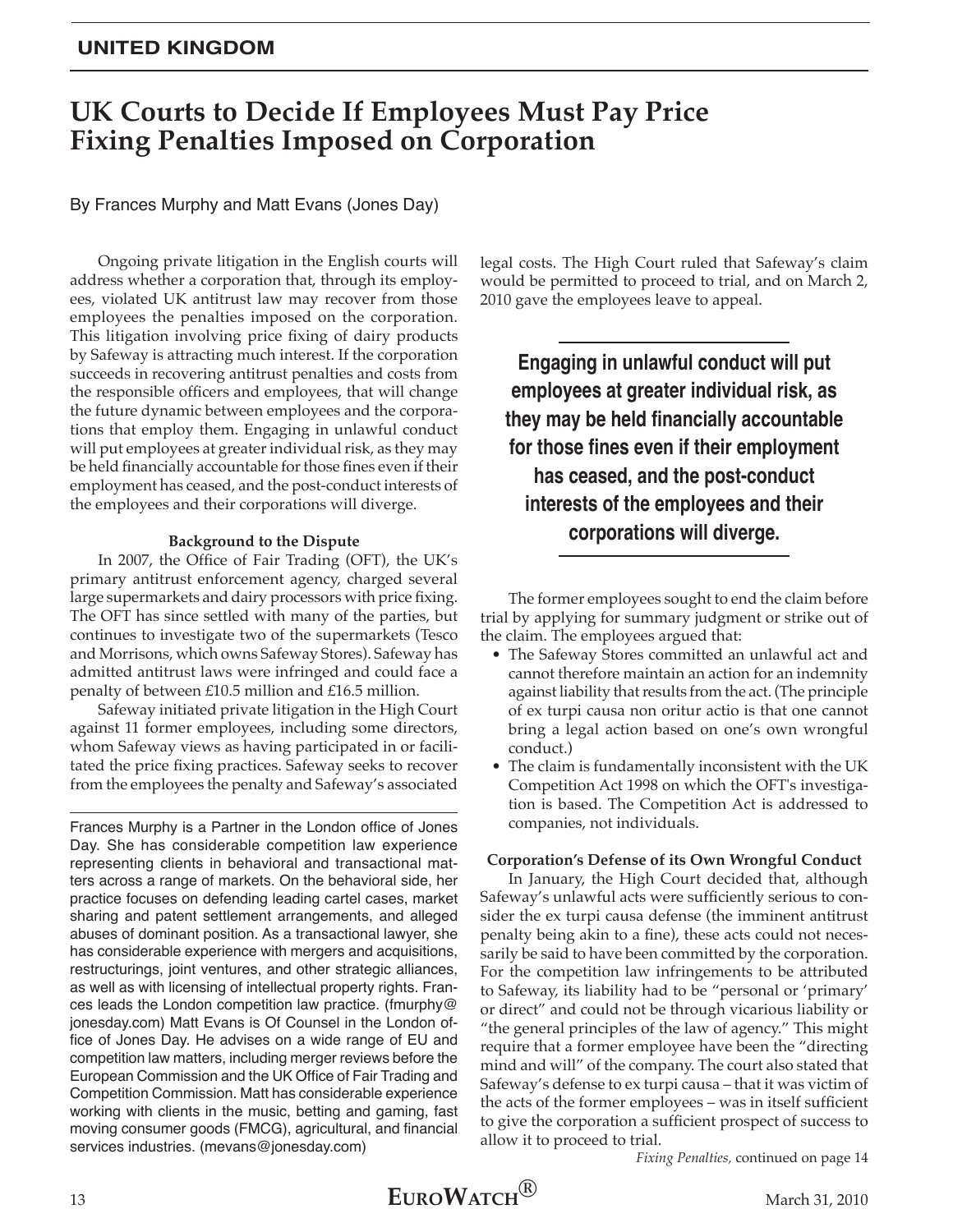# **Fixing Penalties** *(from page 13)*

### **UK Competition Regime**

The former employees argued that the provisions of the Competition Act are addressed to companies, not individuals. Accordingly, they argued, the High Court may not apply the Competition Act to individuals indirectly. They argued that if an officer or employee involved in a cartel is to be sanctioned, this must be done by way of the Enterprise Act 2002, which introduced the "cartel offense" expressly to sanction individuals rather than companies. They also argued that this is an area intended for the legislature and that to remove the penalties from the companies would remove the "punishment, deterrence and reversal of unjust enrichment" effects for which they existed.

The High Court was not receptive to these arguments. The High Court decided that well-established common law duties owed by employees to companies were not intended to be affected by the competition law regime in question and that the case would "simply involve the application of existing law to the particular facts of this case."

### **Next Steps and Comment**

The March 2, 2010 ruling allows the former employees to appeal the decision. Their appeal will be heard by the Court of Appeal later this year.

If the Court of Appeal affirms the High Court ruling, the case could proceed to trial. This case provides the first practical example of whether and in what circumstances an employee may be liable for penalties imposed on its employer by the OFT under the Competition Act. A key issue for trial appears to be whether the evidence shows that Safeway did in fact have personal or primary liability for the antitrust infringements and in what circumstances

employees can be found to be the directing mind and will of a company.

In its judgment, the High Court noted that it appeared that the real targets of the claim are the former employees' insurance policies, not their individuals' assets. If successful, this could mark a shift towards penalties imposed by the OFT ultimately being paid by insurers or former employees (where the relevant insurance does not provide cover), rather than the infringing companies.

**In its judgment, the High Court noted that it appeared that the real targets of the claim are the former employees' insurance policies, not their individuals' assets. If successful, this could mark a shift towards penalties imposed by the OFT ultimately being paid by insurers or former employees rather than the infringing companies.**

While this type of action is new to the UK, it is not without precedent elsewhere. In the United States, for example, there is some precedent for a company to bring a claim against employees whose misconduct caused it to incur antitrust fines and penalties. Such actions, however, are rare and face the same general challenges that Safeway will need to overcome at trial.  $\square$ 

# **Invitation to Publish**

Since 1991, WorldTrade Executive, has published periodicals and special reports concerning the mechanics of international law and finance. See http://www.wtexecutive. com. If you have authored a special report of interest to multinationals, or compiled data we want to hear from you.

By publishing with WorldTrade Executive, a part of Thomson Reuters, you establish your firm as a thought leader in a particular practice area. We can showcase your work to the many corporate leaders and their advisers who turn to us for insights into complex international business problems. To discuss your project, contact Gary Brown, 978-287- 0301 or editor@wtexec.com.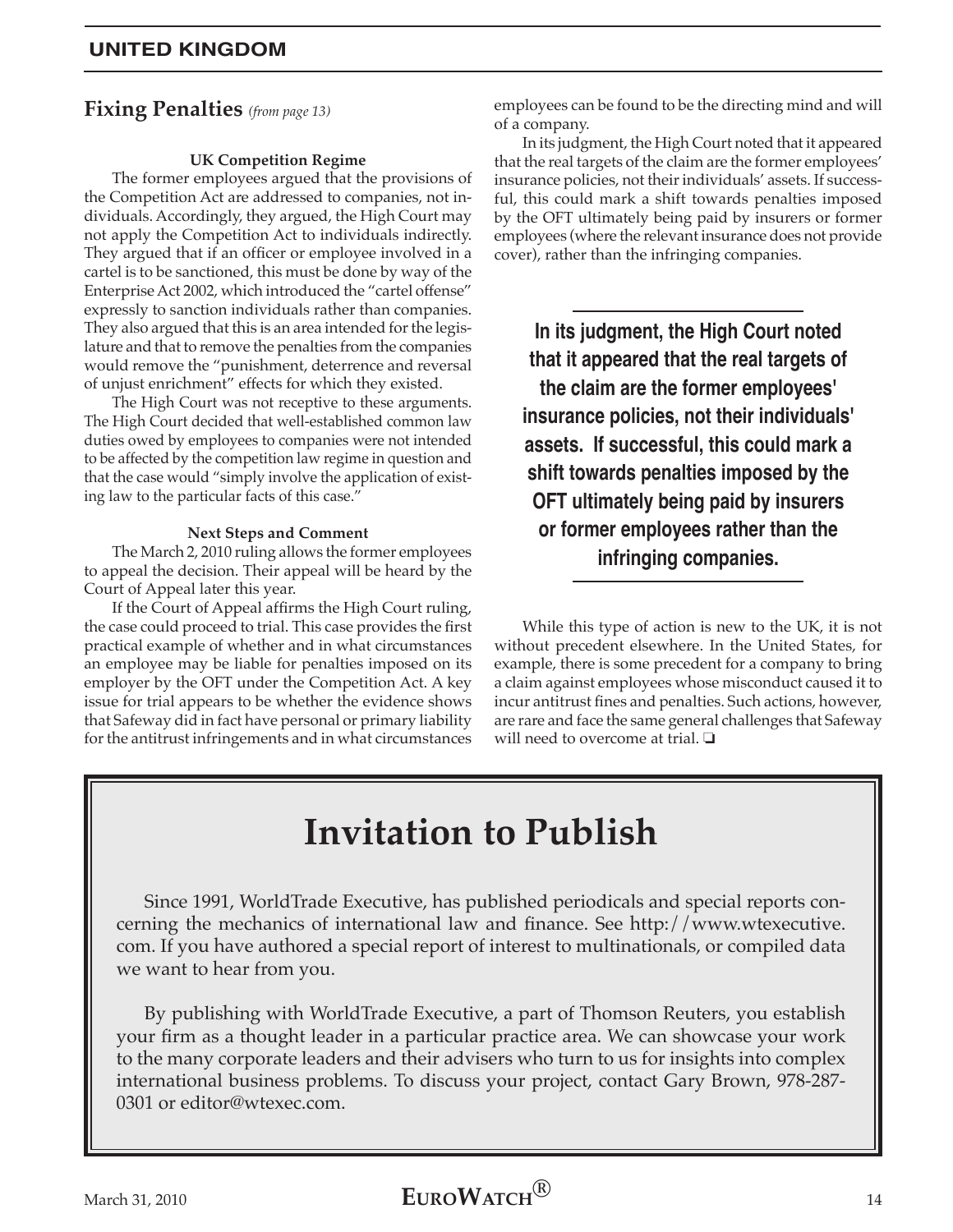### **United Kingdom**

# **Final Amendments to the Listing Rules Following the Listing Regime Review Now Published**

By Lauri-Lynn Pursall and Eric Campbell (Mayer Brown LLP)

### **Introduction**

The Listing Rules are being amended on April 6, 2010. These amendments follow the review of the structure of the UK listing regime by the Financial Services Authority (the "FSA"). The purpose of that review, which was initiated in January 2008 and included three separate consultations, has been to ensure that there is greater clarity of the regime's structure and issuers' obligations under it. The FSA is hoping that this will enable investors to make more informed investment decisions and enable issuers to have more flexibility over the route they wish to pursue to raise capital. This article summarizes some of the key changes to the Listing Rules.

#### **Segments and Categories**

The Listing Rules are being amended to reflect the FSA's decision to retain the existing two-tier segments of the listing regime but to re-label them as premium and standard listings. The primary listing segment will be relabeled as premium listing and will denote a listing with the more stringent super-equivalent standards (which exceed the requirements laid down in the EU Prospectus Directive). The secondary listing segment will be re-labeled as standard listing and will denote a listing that meets EU minimum standards. These two segments will be further sub-divided into listing categories according to the characteristics of a security and the type of issuer.

The listing regime review has resulted in some adjustments to the types of securities that are eligible for inclusion in some of the listing categories. For instance:

• a UK company can have a standard listing of its shares. This change (the only one which was introduced on October 6, 2009) is aimed at creating a level playing field for all issuers. Before that date, only overseas companies could have a secondary listing (to be relabeled standard listing);

Lauri- Lynn Pursall is a Partner based in the firm's London office. She advises on a wide range of corporate matters, particularly emphasizing equity capital markets transactions for both the Official List of the London Stock Exchange and the AIM market. She counsels both issuers and sponsors, as well as brokers and nominated advisors. Her transactional work encompasses corporate finance, public takeovers, mergers & acquisitions, and disposals (including cross-border transactions), and includes related regulatory advice (lpursall@ mayerbrown.com). Eric Campbell is a Professional Support Lawyer based in the firm's London office (ecampbell@mayerbrown.com)

• only equity shares will be eligible for the premium listing segment. Currently, equity securities are capable of having a primary listing (to be re-labeled premium listing). Apart from equity shares, equity securities also include securities convertible into equity shares. As a result of this change, securities convertible into equity shares, preference shares and warrants will no longer be able to have a premium listing. As from April 6, 2010, these types of securities will only be able to have a standard listing, although equity shares which had a primary listing before the rule change on April 6, 2010 but which do not confer full voting rights so do not qualify for a premium listing on April 6, 2010

**The Listing Rules are being amended to reflect the FSA's decision to retain the existing two-tier segments of the listing regime but to re-label them as premium and standard listings.**

may retain a premium listing until May 31, 2012. Some legacy super-equivalent obligations that apply to securities convertible into equity shares, preference shares and warrants have been removed from the chapters of the Listing Rules that apply to the premium listing segment; and

• a listed investment entity (i.e. closed-ended investment funds and open-ended investment companies) will only be able have a standard listing for a further class of equity shares if it already has and maintains a premium listing of a class of its equity shares. If an investment entity cancels its premium listing it will also have to cancel the listing of any other class of listed equity shares.

### **Other Key Changes**

Other key changes to the Listing Rules that apply from April 6, 2010 include the following:

• overseas companies with a premium listing will have to "comply or explain" against the UK Combined Code. For an overseas company that has a premium listing on April 5, 2010 this will only apply in respect of financial years beginning after December 31, 2009;

*Final Amendments,* continued on page 16